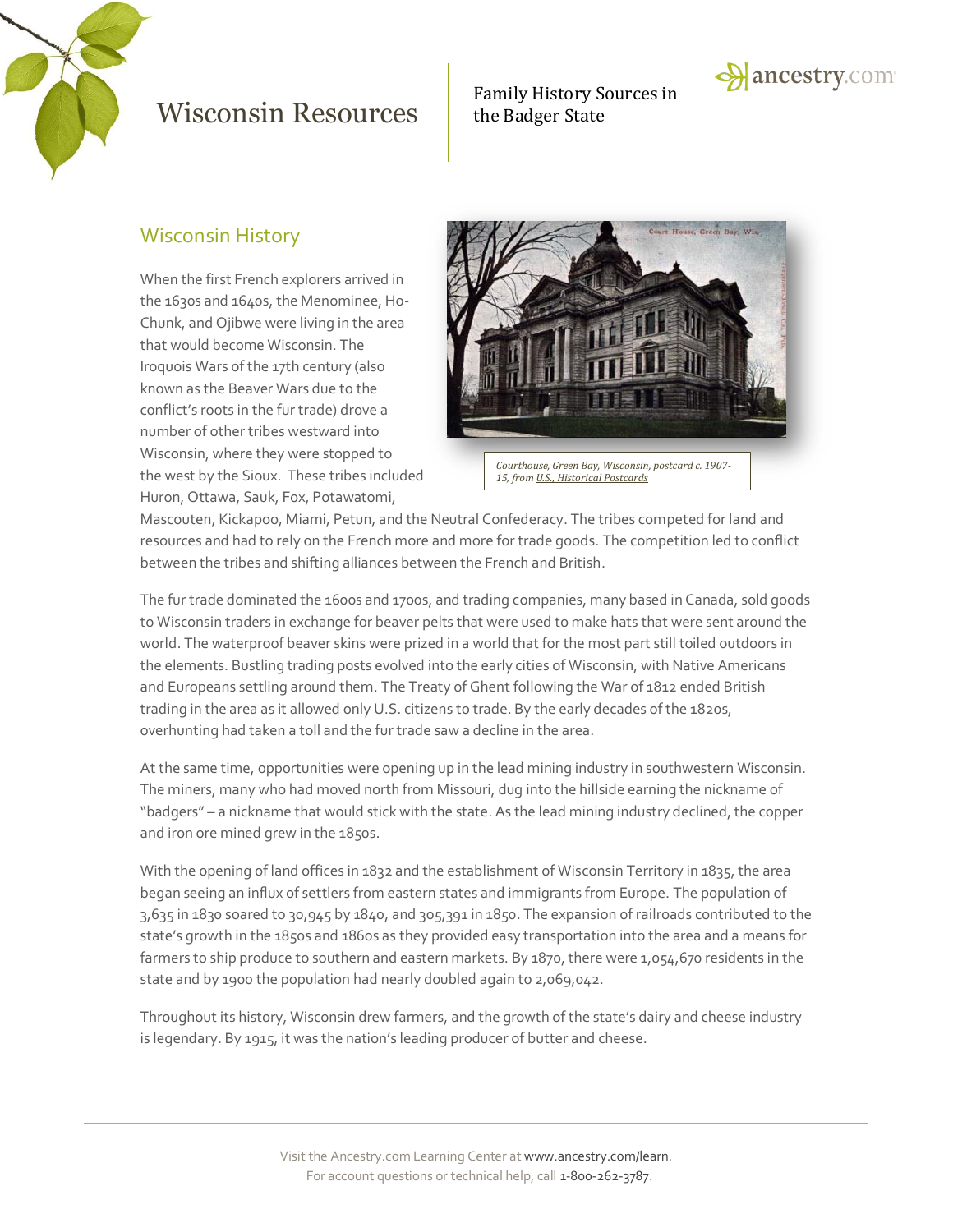

Family History Sources in



#### Wisconsin Census Records

Pre-statehood censuses of Wisconsin are included with the Michigan Territory Federal censuses of 1820 and 1830. Federal censuses for the state of Wisconsin began in 1840.

Several territorial and state censuses were taken for Wisconsin between 1836 and 1905. With few exceptions, the originals are in the State Archives at the State Historical Society of Wisconsin. The 1895 and 1905 Wisconsin [State Censuses](http://search.ancestry.com/search/db.aspx?dbid=1055) are available on Ancestry.com.

#### **Related Censuses Available on Ancestry.com:**

- [U.S. Federal Census Mortality Schedules, 1850-1885](http://search.ancestry.com/search/db.aspx?dbid=8756) (1850-1870 Wisconsin schedules)
- [1890 Veterans Schedules](http://search.ancestry.com/search/db.aspx?dbid=8667)
- [U.S., Indian Census Rolls, 1885-1940](http://search.ancestry.com/search/db.aspx?dbid=1059)

#### Wisconsin Vital Records

Wisconsin issued marriage applications as early as the 1820s in some counties, although most jurisdictions began maintaining records when the county was organized. In 1852, the state directed the counties to record births and deaths; this mandate was generally ignored. In 1878 a similar law received more attention and adherence. The State Bureau of Vital Statistics was established in 1907.

- [Wisconsin Vital Records Services:](http://www.dhs.wisconsin.gov/VitalRecords/) Holds records of births, marriages, domestic partnerships, divorces, and deaths. See the "Genealogy Services" page for detailed information on holdings and how to order records.
- [Wisconsin Historical Society](http://www.wisconsinhistory.org/Content.aspx?dsNav=Ny:True,Ro:0,N:4294963828-4294963805&dsNavOnly=N:1133&dsRecordDetails=R:CS88&dsDimensionSearch=D:vital+records,Dxm:All,Dxp:3&dsCompoundDimensionSearch=D:vital+records,Dxm:All,Dxp:3)  Vital Records page: The Society holds records of births and deaths from 1852 to 30 September 1907, and marriage records from 1836 to 30 September 1907. The Society also manages the Wisconsin Genealogy Index, a searchable index of pre-1907 births, marriages, and deaths.
- Local libraries and county genealogical or historical societies may have indexes to vital records, so check for a resource at the county or town level.

#### **Wisconsin Vital Records on Ancestry.com**

- [Wisconsin Marriages, 1973-1997](http://search.ancestry.com/search/db.aspx?dbid=8744)
- [Wisconsin Death Index, 1959-1997](http://search.ancestry.com/search/db.aspx?dbid=8790)
- [Wisconsin, Births and Christenings Index, 1826-1908](http://search.ancestry.com/search/db.aspx?dbid=2544)
- [Wisconsin Births, 1820-1907](http://search.ancestry.com/search/db.aspx?dbid=4750)
- [Wisconsin Marriages, pre-1907](http://search.ancestry.com/search/db.aspx?dbid=4997)
- [Wisconsin Deaths, 1820-1907](http://search.ancestry.com/search/db.aspx?dbid=4984)
- [Wisconsin Divorce Index, 1965-1984](http://search.ancestry.com/search/db.aspx?dbid=1244)
- [U.S., Find A Grave Index, 1700s-Current](http://search.ancestry.com/search/db.aspx?dbid=60525)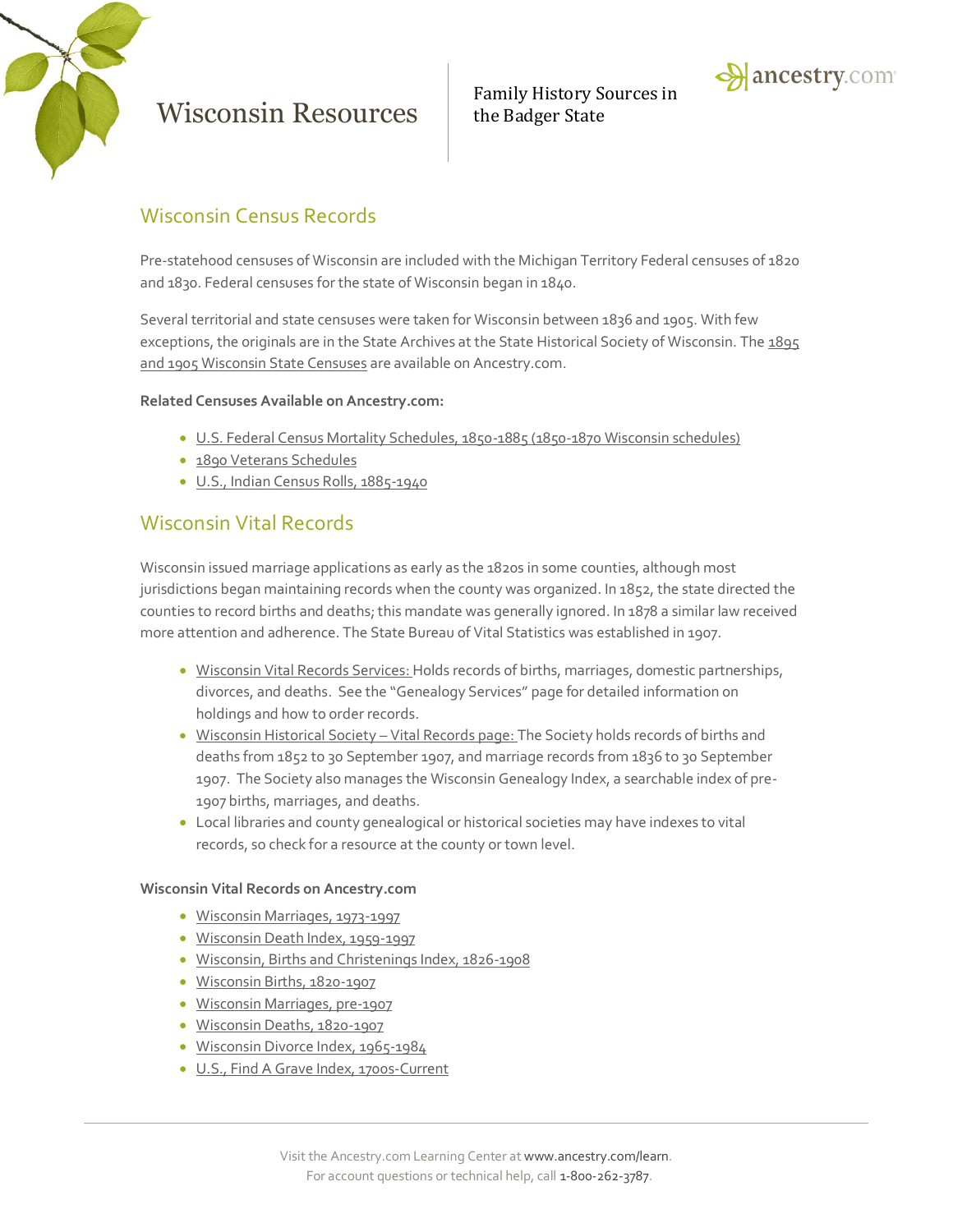



### Military Collections

- [Roster of Wisconsin Volunteers, War of the Rebellion, 1861-1865](http://search.ancestry.com/search/db.aspx?dbid=29993)
- [History of the Third Regiment of Wisconsin Veteran Volunteer Infantry 1861-1865](http://search.ancestry.com/search/db.aspx?dbid=29356)
- [The Thirty-sixth Wisconsin Volunteer Infantry: 1st Brigade, 2d Division, 2d Army Corps,](http://search.ancestry.com/search/db.aspx?dbid=28276)  [Army of the Potomac](http://search.ancestry.com/search/db.aspx?dbid=28276)
- [History of the Milwaukee Light Guard](http://search.ancestry.com/search/db.aspx?dbid=29363)

#### Other Collections

- [Wisconsin, Passenger and Crew Lists, 1922-1963](http://search.ancestry.com/search/db.aspx?dbid=2138)
- [Wisconsin Crew Lists, 1925-1969](http://search.ancestry.com/search/db.aspx?dbid=1005)
- [Wisconsin, Homestead and Cash Entry Patents, Pre-1908](http://search.ancestry.com/search/db.aspx?dbid=2079)
- [U.S., Indexed County Land Ownership Maps, 1860-1918](http://search.ancestry.com/search/db.aspx?dbid=1127)
- [U.S., Indexed Early Land Ownership and Township Plats, 1785-1898](http://search.ancestry.com/search/db.aspx?dbid=2179)
- [U.S. City Directories, 1821-1989](http://search.ancestry.com/search/db.aspx?dbid=2469) (Use the browse box in the upper-right corner to determine what directories are available. For rural areas, check directories of larger cities in the vicinity.)
- [Wisconsin Stories, Memories & Histories](http://search.ancestry.com/Places/US/Wisconsin/Default.aspx?category=33)

[View all Wisconsin collections on Ancestry.com](http://search.ancestry.com/Places/US/Wisconsin/Default.aspx)

#### Other State Resources

- [Wisconsin Historical Society](http://www.wisconsinhistory.org/): The Society's Library and Archives in Madison contain a wealth of local and state history information for genealogists. The genealogy page describes some of the available resources. Be sure to review the online collections, which include county histories, photographs, and memoirs.
- [Wisconsin State Genealogical Society](http://www.wsgs.org/): The Society holds meetings, sponsors events, and publishes a newsletter.
- [Wisconsin GenWeb](http://www.wigenweb.org/)
- [University of Wisconsin Digital Collections](http://uwdc.library.wisc.edu/): Some genealogical highlights in this digital archive include "The State of Wisconsin Collection," which contains state, county, and local information, and "Wisconsin Public Land Survey Records: Original Field Notes and Plat Maps."
- [National Archives and Records Administration \(NARA\) at Chicago](http://www.archives.gov/chicago/): This facility maintains records from federal agencies and courts in Wisconsin, including census, military, court, naturalization, and immigration records.
- **[Bureau of Land Management \(BLM\) General Land Office Records](http://www.glorecords.blm.gov/): The BLM administers** federal land for public land states including Wisconsin, and maintains records of land patents that granted land from the federal government to individuals. Use the Land Patent Search to locate land grants by name. Many record images are available on the website. See the FAQ for more information on how to locate and use land patents.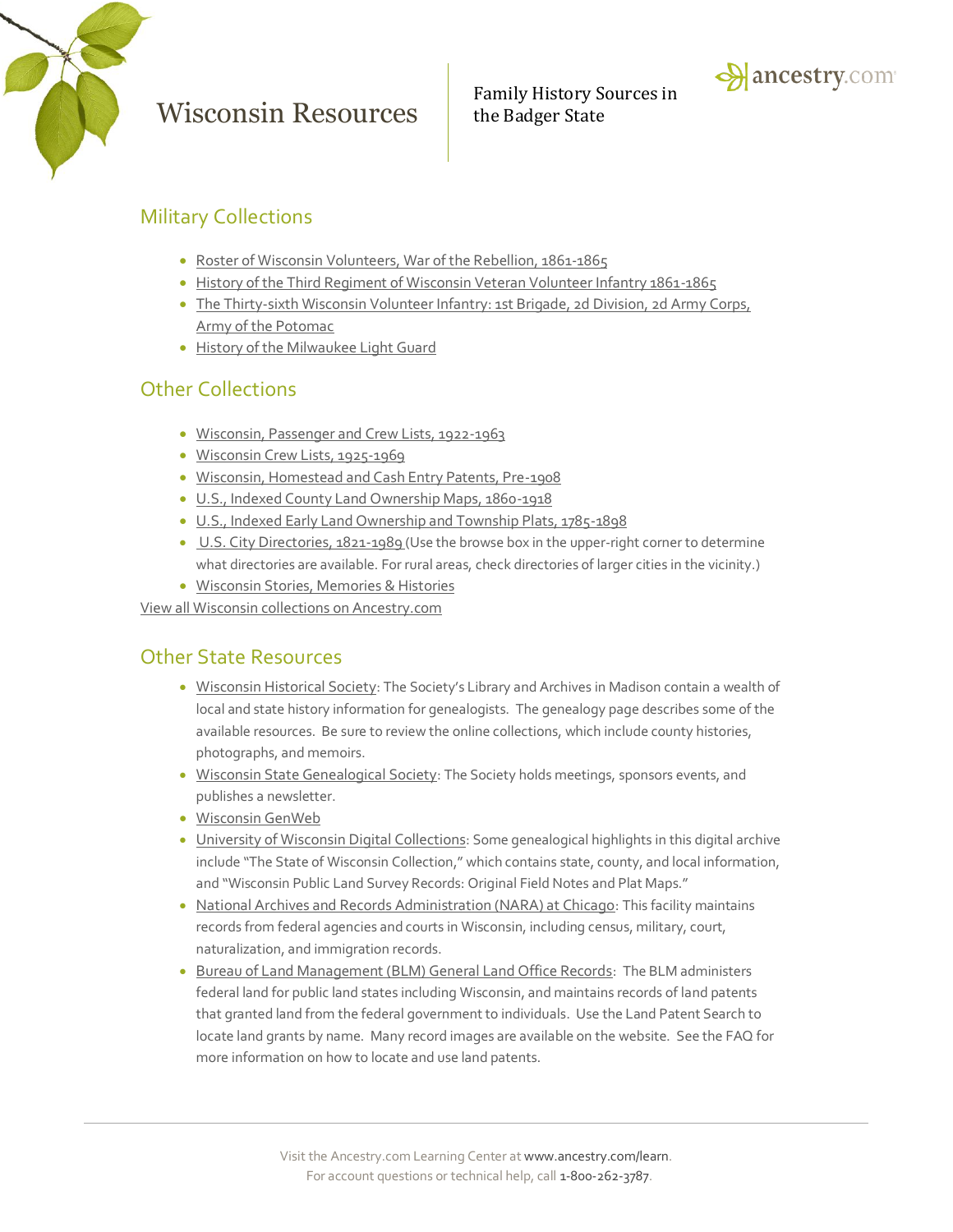



 [Pioneering the Upper Midwest: Books from Michigan, Minnesota, and Wisconsin, ca 1820-](http://memory.loc.gov/ammem/umhtml/) [1910](http://memory.loc.gov/ammem/umhtml/): This digital archive from the Library of Congress' American Memory project uses information from first-person accounts, local histories, biographies, and other sources to describe life in the Upper Midwest in the early 19<sup>th</sup> to early 20<sup>th</sup> centuries.

#### Help and Advice

- **Wisconsin [Family History Research](http://www.ancestry.com/wiki/index.php?title=History_of_Wisconsin)**
- Wisconsin Town [Resources](http://www.ancestry.com/wiki/index.php?title=Wisconsin_Town_Resources)
- [Map of Wisconsin](http://www.ancestry.com/wiki/index.php?title=Map_of_Wisconsin)

## Significant Dates (through World War II)

**1634** – While searching for the Northwest Passage, Jean Nicolet became the first known European to reach Wisconsin. He landed on the shores of Green Bay while in the service of Samuel de Champlain. **1659-1660** – French fur traders Pierre-Espirit Radisson and Medard Chourat, Sieur des Gorsilliers explored the region of what is now Wisconsin. **1673** – Jesuit Catholic priest Jacques Marquette and explorer and fur trader Louis Jolliet explored the water route from Lake Michigan to the Mississippi River. **1679** – Daniel Greysolon, Sieur du Luth claimed the region that now includes Wisconsin for France. **1754-1763** – The French and Indian War, also known as the Seven Years War, was won by Britain. France gave up lands east of the Mississippi River except New Orleans. **1763** – The British took control of the Wisconsin area under the Treaty of Paris. **1763** – Fort Edward Augustus, in present-day Green Bay, was abandoned during Pontiac's Wars. **1763-1764** – Due to the British treatment of the Indians who were allies of the French, Ottawa Chief Pontiac led a rebellion of several tribes against the British. British forts in the Midwest were attacked as were many settlers. **1764** – Green Bay established as first permanent settlement of Europeans in Wisconsin. **1774** – Wisconsin became a part of the Province of Quebec. **1775-1783** – As a result of the American Revolution, the United States of

America was created.

**1781** – Prairie du Chien, Wisconsin, was settled.

**1783** – Treaty of Paris was signed, giving ownership of Wisconsin to the United States.

| Population |           |
|------------|-----------|
| 1820       | 1,444     |
| 1830       | 3,635     |
| 1840       | 30,945    |
| 1850       | 305,391   |
| 1860       | 775,881   |
| 1870       | 1,054,670 |
| 1880       | 1,315,457 |
| 1890       | 1,693,330 |
| 1900       | 2,069,042 |
| 1910       | 2,333,860 |
| 1920       | 2,632,067 |
| 1930       | 2,939,006 |
| 1940       | 3,137,587 |
| 1950       | 3,434,575 |
| 1960       | 3,951,777 |
|            |           |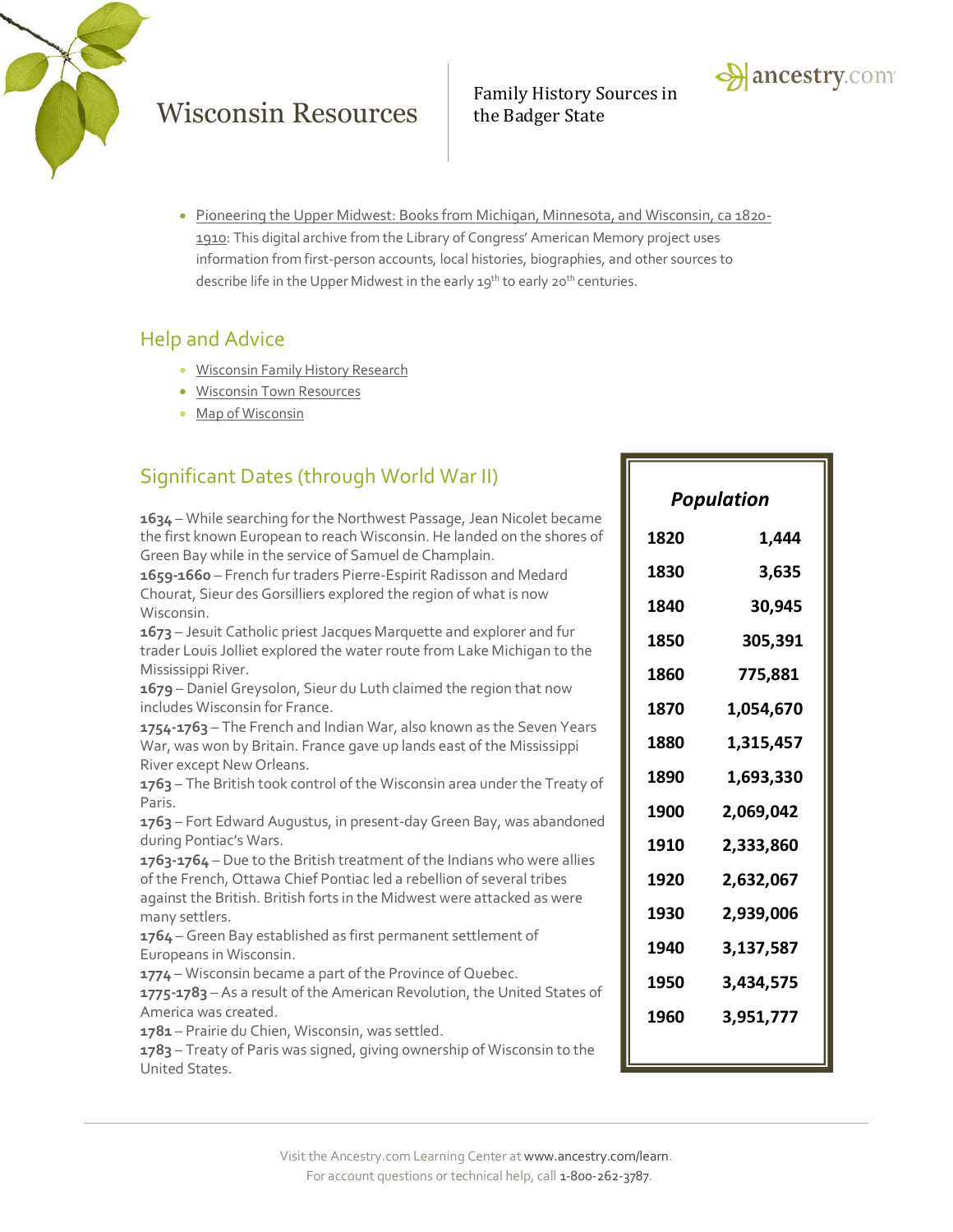

**1787 –** The Northwest Ordinance authorized a provisional government for the Northwest Territory, which included the area that would become Wisconsin, and provided for new governments to be formed within that territory. It also extended the Bill of Rights to residents and prohibited slavery. Surveying of the area was called for so that the land could then be sold to new settlers.

**1800** – Wisconsin became part of Indiana Territory.

**1804** – The Sauk and Fox Tribes were forced to relinquish lands in southern Wisconsin (as well as parts of Illinois and Missouri) in a disputed treaty. The disputed land would lead to the Black Hawk War in 1832. **1809** – Wisconsin became part of Illinois Territory.

**1812** – The War of 1812 between the United States and Great Britain began.

**1814** – On 18 July, the British captured Prairie du Chien.

**1815** – The War of 1812 ended in a stalemate, with the United States retaining its independence from Great Britain.

**1818** – Wisconsin became part of Michigan Territory.

**1822** – Lead mining industry began in southeastern Wisconsin.

**1825** – Treaty of Prairie du Chein established Indian tribal boundaries. The negotiations would pave the way for future treaties between the U.S. government and individual Wisconsin tribes who would eventually cede most of their land in the state. A list of the various treaties can be found on th[e Wisconsin](http://www.wisconsinhistory.org/turningpoints/tp-013/?action=more_essay)  [Historical Society website.](http://www.wisconsinhistory.org/turningpoints/tp-013/?action=more_essay)

**1832** – The Black Hawk War was an unsuccessful attempt by the Sauk and Fox tribes and led by Chief Black Hawk to take back their homeland. It ended with the Illinois militia killing Sauk Indian men, women and children at the Bad Axe River in Wisconsin. Chief Black Hawk surrendered three weeks later at Fort Crawford.

**1832** – Surveying began in Wisconsin and the first land offices in Wisconsin opened two years later, although surveying wasn't completed until 1866.

**1836** – On 20 April 1836, the Territory of Wisconsin was established by Congress. Madison became the capital when the territorial government of Wisconsin was established on July 4 of that year. The territory included not only Wisconsin, but also present-day Minnesota, Iowa, and part of the Dakotas.

**1837** – Solomon Laurent Juneau, a fur trader who laid out the eastern part of Milwaukee and established a trading center two years earlier, became the first president of the village in 1837. He was elected the city's first mayor in 1846.

**1837** – Territorial banks failed in the financial Panic of 1837.

1838 – Iowa Territory was formed from part of Wisconsin Territory, reducing its size to the boundaries of the present state and the northeastern section of Minnesota.

**1848** – On 29 May 1848, Wisconsin became the 30th state of the United States of America with its present boundaries.

**1851** – The first Wisconsin railroad line opened between Milwaukee and Waukesha.

**1854** – Slavery opponents met in Ripon, Wisconsin to call for creation of a new political group, which became the Republican Party. Wisconsin Supreme Court deemed the Fugitive Slave Law unconstitutional.

**1856** – The first kindergarten in the United States was opened by Margarethe Meyer Schurz at Watertown, Wisconsin.

**1859** – Hiram Smith founded first full-scale cheese factory.

**1861-1865** – The Civil War raged on in the United States. Wisconsin is credited with having furnished 91,327 men to the war effort; 12,216 of them died during the course of the war.

**1868** – The first commercially successful typewriter was invented in 1868 by Christopher Latham Sholes, Carlos Glidden, and Samuel W. Soule in Milwaukee, Wisconsin.